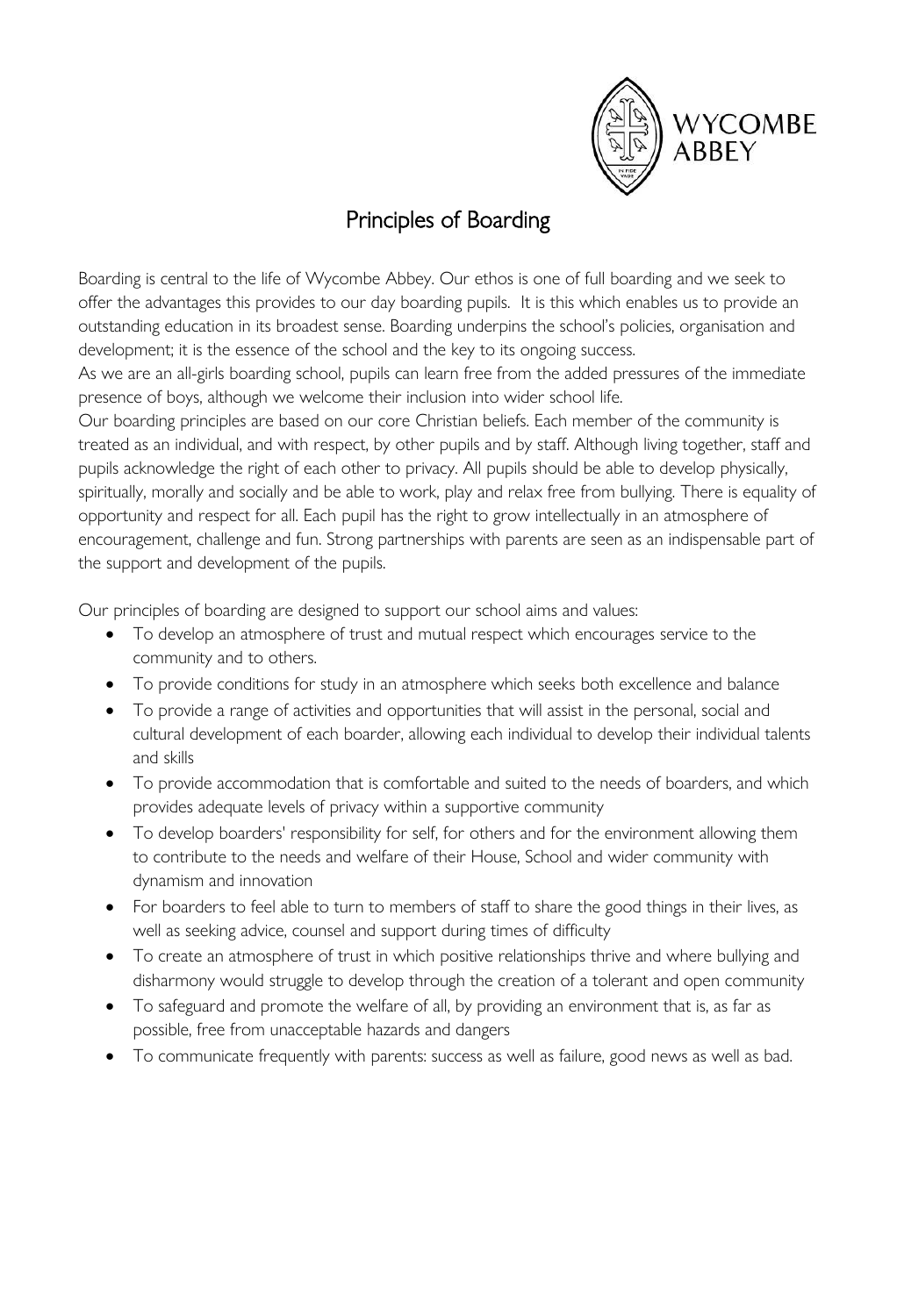# Community Rules

Wycombe Abbey is a happy, thriving community where pupils adhere to high standards of behaviour and show respect for one another and their environment. Wycombe Abbey aims to help every girl to learn to take responsibility for her own actions and to recognise the importance of certain rules designed to protect both the individual and the community.

The following community rules exist to give clarity to our expectations, we know and trust that pupils understand that they are expected to follow the spirit of these rules. The Boarding Principles apply to all age groups and at all times when the pupil is at School, representing the School or wearing School uniform, travelling to and from School or associated with the School at any time.

At the heart of boarding life is learning to show respect for the individual and the community. All pupils should demonstrate consideration for the health, safety and emotional and physical well-being of everyone within the community and due regard to the rights of others and their property. Where a pupil falls below this standard the school looks to investigate and respond in an efficient, sensitive and appropriate manner.

As a School we wish to encourage positive behaviour and self-discipline. Our aim is to reward effort as well as achievement and to promote good behaviour. To this end every department has a reward system, and the School a commendation system. Good news and achievements are read out in School Meetings and Mark Readings as well as in House Order whilst teachers, staff and Houses encourage good behaviour through praise and positive feedback. Departments, Houses and extra-curricular all have a responsibility to maintain positive relations within the School and ensure an orderly and constructive environment exists for all and where necessary staff have clear guidance on appropriate sanctions to support this aim.

Behaviour within our community should enable the Headmistress to carry out her responsibilities and to ensure, as far as possible, that every pupil is able to benefit from and make her full contribution to the life of the School. We believe that good relations, good manners and a secure learning environment play a crucial part in the development of intellectually curious pupils, who are motivated to become life-long learners. Pupils are encouraged to take responsibility for their own learning and to make the most of the wide-ranging learning opportunities made available. Both inside the classroom and beyond we aim to teach trust, encouragement and mutual respect for everyone. We believe this will encourage the positive contribution that an individual can make to the life of a school or any other community and we encourage constructive suggestions from all members of the community. We develop qualities of teamwork and leadership through our extensive programme of co-curricular activities and also through life in our boarding community. Pupils are aware of the importance of working with their teachers and School staff to best ensure their future success and the importance of honest academic practice and working to the best of their abilities.

Pupils are aware that we expect them to be ready to learn and to participate in School activities and that they should be proud of the high standards that are set for them. The School aims to set out clear guidance of our expectations of pupils on issues such as standards of dress, boarding routines, punctuality and behaviour in Chapel. Pupils are aware that these must be adhered to and understand why sanctions may be imposed for inconsiderate behaviour. Every pupil has various members of staff whom they can turn to for guidance and to seek clarity if needed.

We are fortunate to occupy a beautiful site and some splendid buildings and our community rules extend to each aspect of life at Wycombe Abbey. We expect everyone to take due care of our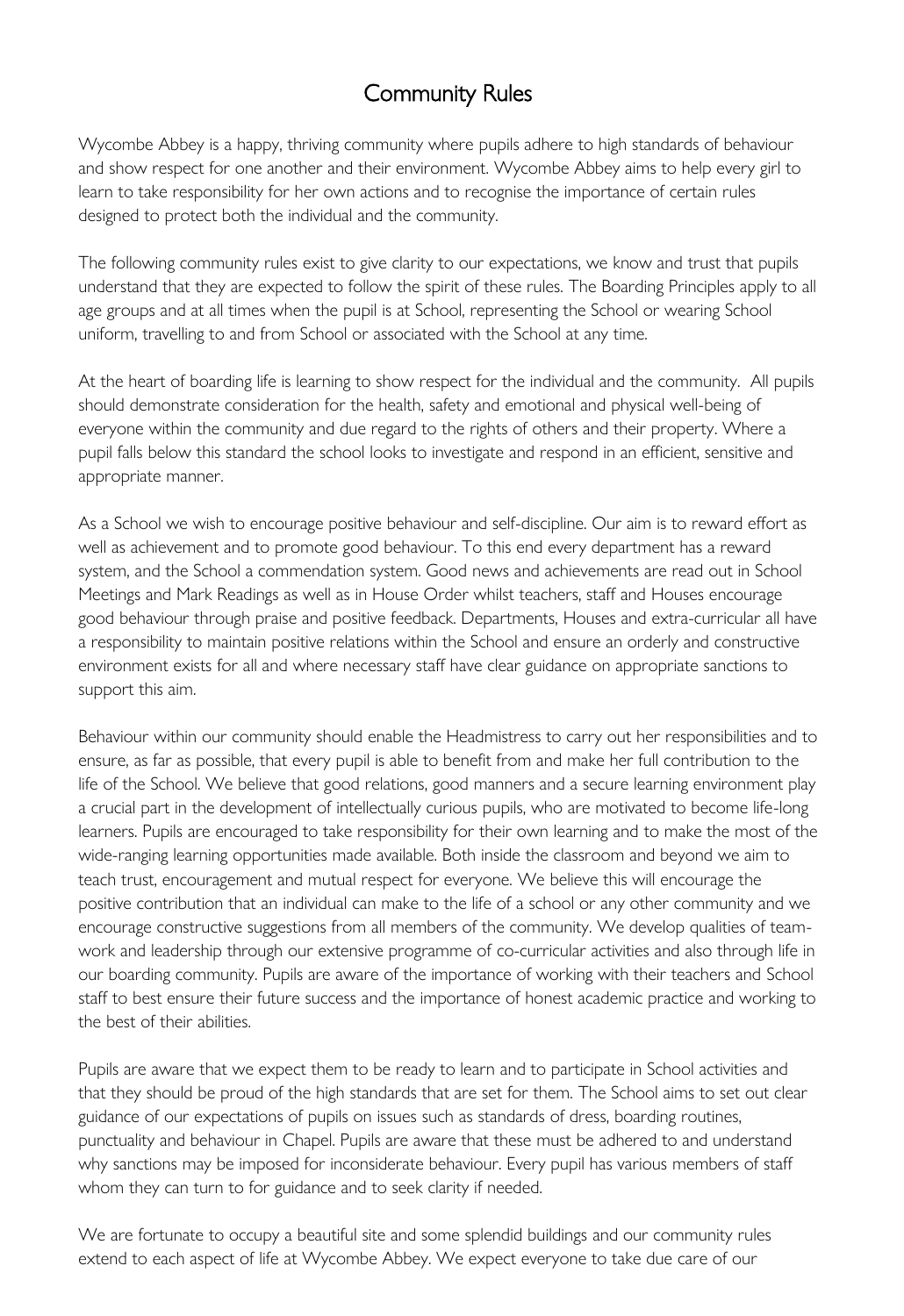environment, demonstrating to it the respect that it deserves and to use common sense in behaving safely and appropriately in relation to the pupils' surroundings. We expect pupils to behave at all times in a manner that reflects the best interests of the whole community.

In abiding by the community rules it is inherent on all pupils and staff to recognise that everyone has a right to feel secure and to be treated with respect at Wycombe Abbey, particularly the vulnerable. Harassment and bullying will not be tolerated. Our approach to bullying is set out in our Anti-Bullying Strategy and the School remains strongly committed to protecting each member of the community and promoting equal opportunities for all.

The School recognises that occasionally people will transgress the boundaries of accepted behaviour and will need reminding about the high expectations of the School. Appropriate sanctions are set out as a guide to help support staff in creating a culture of outstanding behaviour. We aim to apply sanctions fairly, in accordance with the procedures of natural justice, and, where appropriate, after due investigative action has taken place. Sanctions, some of which incur a permanent disciplinary record, include exclusion, requirement to leave, suspension, rustication, detention and 'gating', withdrawal of privileges, confiscation of property that is being used inappropriately or without consideration, target/ uniform/report cards, reporting in at specified times, assistance with domestic tasks (such as collecting litter), or withdrawal from a lesson, School trip or team event. Disciplinary measures should be seen by everyone as a deterrent and above all it should be clear that any sanctions are applied fairly, consistently and are appropriate to the seriousness of the offence, therefore there is a clear scale of sanctions and a staged process of progressing through them. Any pupil who finds themselves in the company of others breaking School rules may find themselves sanctioned unless they make it clear that they are not complicit by either attempting to prevent the misdemeanour from taking place or disassociating themselves clearly from it.

# To ensure the smooth running of the community, all pupils are reminded:

- To respect other pupils right to feel safe and secure. To only engage and communicate in an appropriate and genteel manner.
- To respect other pupils' need for privacy and personal space and to respect their rights to security of belongings and property.
- To respect other pupils' need for sleep by not using mobile devices, laptops or by talking after 'lights out'.
- To respect the property and environment of the School using all equipment in an appropriate and safe manner.
- To behave in a manner that befits their age (including but not limited to age restrictions on films, following Boarding House routines).
- To discuss with a Housemistress before engaging in recreational activities that could be considered dangerous such as the use of skateboards, roller-blades, scooters or similar whilst on the School site. (Helmets should be worn).
- To abide by the Responsible Use of Digital Devices policy and exercise all due caution in the use of digital technology.
- To ensure that they follow school guidance upon the availability and consumption of alcohol.
- To understand that smoking and the use of electronic cigarettes or their equivalent are not permitted in school.
- To not drive a motor vehicle in the School grounds unless accompanied by a driving instructor.
- To not accept lifts from anyone they do not know nor be driven by anyone without parental permission.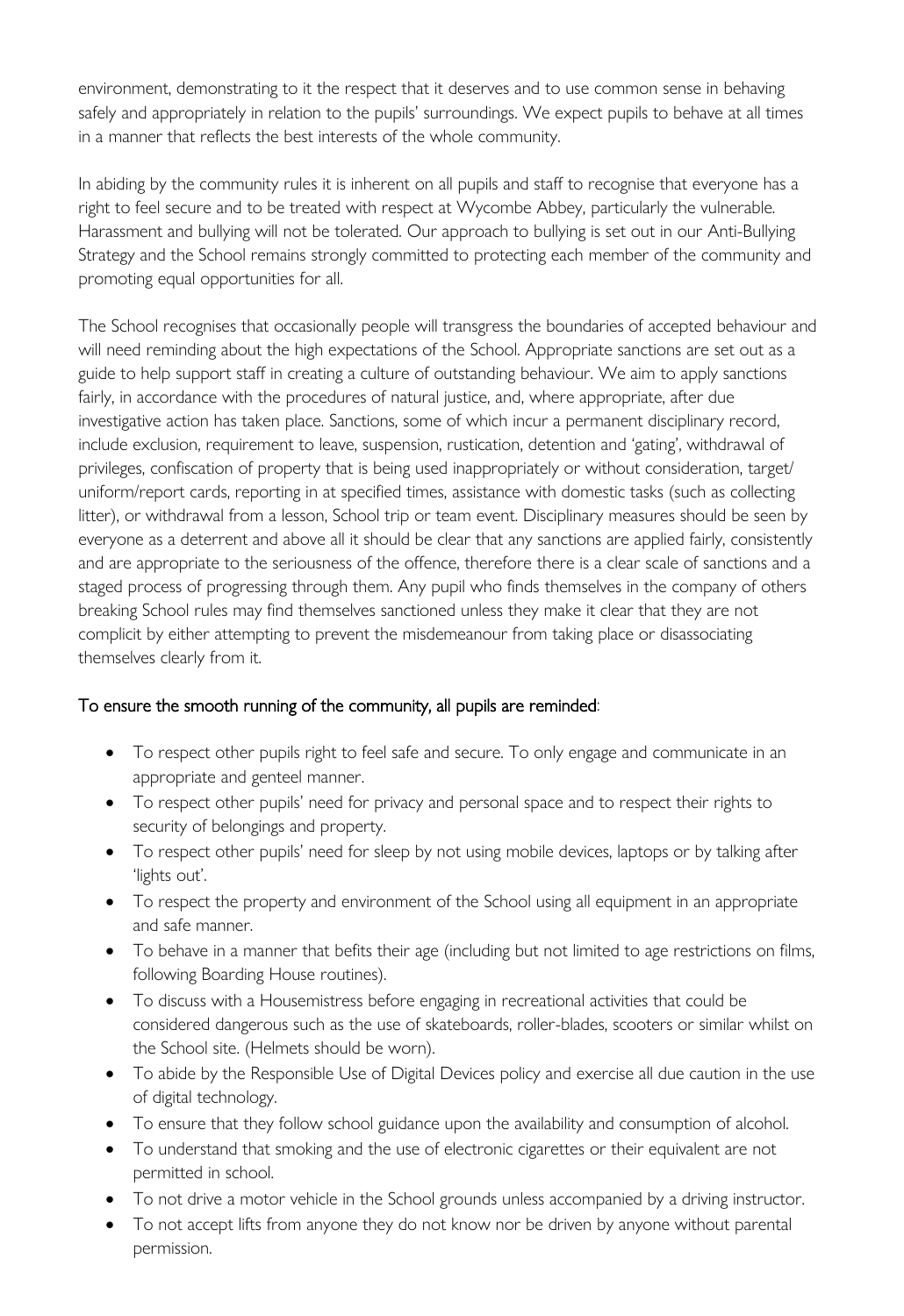- To follow all the appropriate procedures regarding attendance, signing in and out of Houses and leave arrangements.
- In regard to personal relationships, to behave in a manner mindful of the nature of the community and those around you. Engaging in a sexual relationship whilst at school is forbidden.

# The following are areas of specific guidance for pupils in regards to the community rules:

#### The Wycombe Abbey site

Pupils are fortunate to enjoy extensive and beautiful grounds in which to be educated. The School operates an Access to Site policy which requires all visitors to report to the Custodians or to the Main Entrance to sign in and wear a red lanyard badge whilst on the premises, and they will be escorted at all times.

Access to the site and to buildings are controlled through electronically locked gates and doors. Only current pupils, staff and residents should have access to key cards and/or wristbands that enable access. Pupils should report any concerns they have about access to the site to staff and should keep all codes confidential.

Whilst using the site pupils are expected to adhere to the following:

- Gain permission from their Housemistress in advance for any visitors to the School. Housemistresses will advise them of the procedures.
- Ensure that the Housemistress has all relevant information about the whereabouts and activities of all pupils.
- Follow the signing in and out procedures. Pupils must sign in as a visitor and introduce themselves to the duty staff when visiting other Houses.
- UIII pupils should walk in groups of three or more in the grounds.
- LIV-UV should walk in pairs when away from the vicinity of school buildings or in the dark.
- Pupils should walk only on footpaths and grassed areas. There should be no walking or running on the roads.
- Pupils should remember to ensure that doors, gates and ground floor windows are shut.
- To avoid areas which are marked out of bounds, such as the lake and Estates Office/Compound.

#### Leaving the site

Details of when pupils have permission to visit High Wycombe are published in House.

Pupils understand that the School has a duty of care over them and must be able to locate their whereabouts at all times. Pupils may only leave the School premises with permission and signing out procedures must be followed.

If Parents wish to take a pupil out for any reason they must ensure they have discussed the matter with their child's Housemistress and that pupils are signed out in the appropriate manner.

# Property

All pupils are responsible for looking after their own property in the correct manner and have a duty to respect the property of others. Theft or vandalism are serious disciplinary incidents and should be reported to school staff immediately.

Belongings should be with pupils or in the Year Group Hubs. Areas outside the main Abbey reception, dining room and Big School should be free of bags and possessions at all times.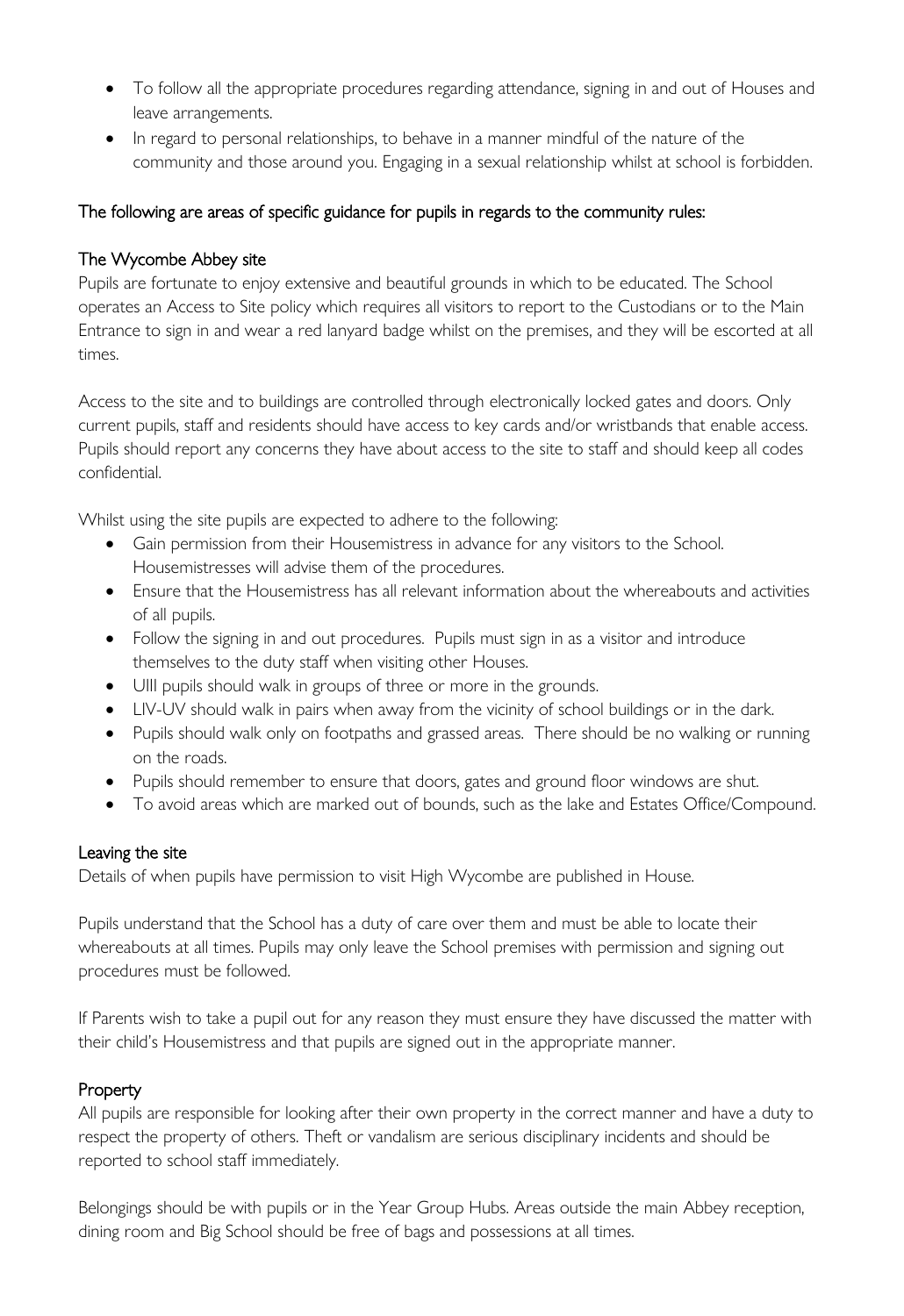Pupils must remember to place their property in an appropriate place whilst in Chapel, lunch or at any other times at which it is not in their personal possession. These places include:

- Their locker;
- in the room where the first lesson is to be held, or, before Science lessons, on hooks outside the labs;
- in the library;
- in the Year Group Hubs;
- Neatly placed on hooks or shelves;
- Bags and possessions should be hung on pegs outside the Art rooms and laboratories.

Corridors, passageways, doorways and steps should be left clear of possessions at all times and possessions should be left in areas that are sheltered from wind or rain.

Belongings may be confiscated if they are left lying around.

#### Conduct and Demeanour

Pupils are expected to be polite, courteous and well-mannered at all times and in all areas of the School.

Pupils are to take all meals in the School dining rooms; Clarence pupils take breakfast and dinner in Clarence. Food and drink should be consumed only in the dining rooms, the courtyard café and appropriate places within the Boarding Houses. Pupils can drink water in hubs but other food and drinks should not be consumed in these areas. Pupils are not allowed to chew gum.

Pupils are not allowed to use mobile phones or any other electronic device in the Dining Room nor walk along the corridors wearing or using them, they can only be used in lessons as directed by their teacher. Pupils may use electronic devices in House Studies, Year Group Hubs and in libraries to listen to music.

# Academic Behaviour

Pupils are aware that the highest standards of behaviour are expected in lessons.

Pupils are aware that their behaviour in class should demonstrate respect for others, a willingness to learn and a willingness to allow others to learn. Teachers are responsible for managing the behaviour of their classes.

Pupils are aware of the importance of applying themselves to the work set by staff both in class and as prep work and that help is available where a pupil is struggling with work that has been set.

Pupils are aware of the importance of prompt and punctual attendance at all lessons and activities. Pupils who know in advance that they will miss an individual or class lesson should inform their teacher by email or in person. Unauthorised absence from lessons will be investigated and resolved appropriately.

Pupils are aware of the importance of completing all academic work with honesty and integrity. Plagiarism is a serious disciplinary incident. Pupils should always ensure that their work credits external sources appropriately using recognised referencing procedures and quotation marks. Evidence of plagiarism will be investigated and managed appropriately and in extremis can lead to the most serious disciplinary sanctions.